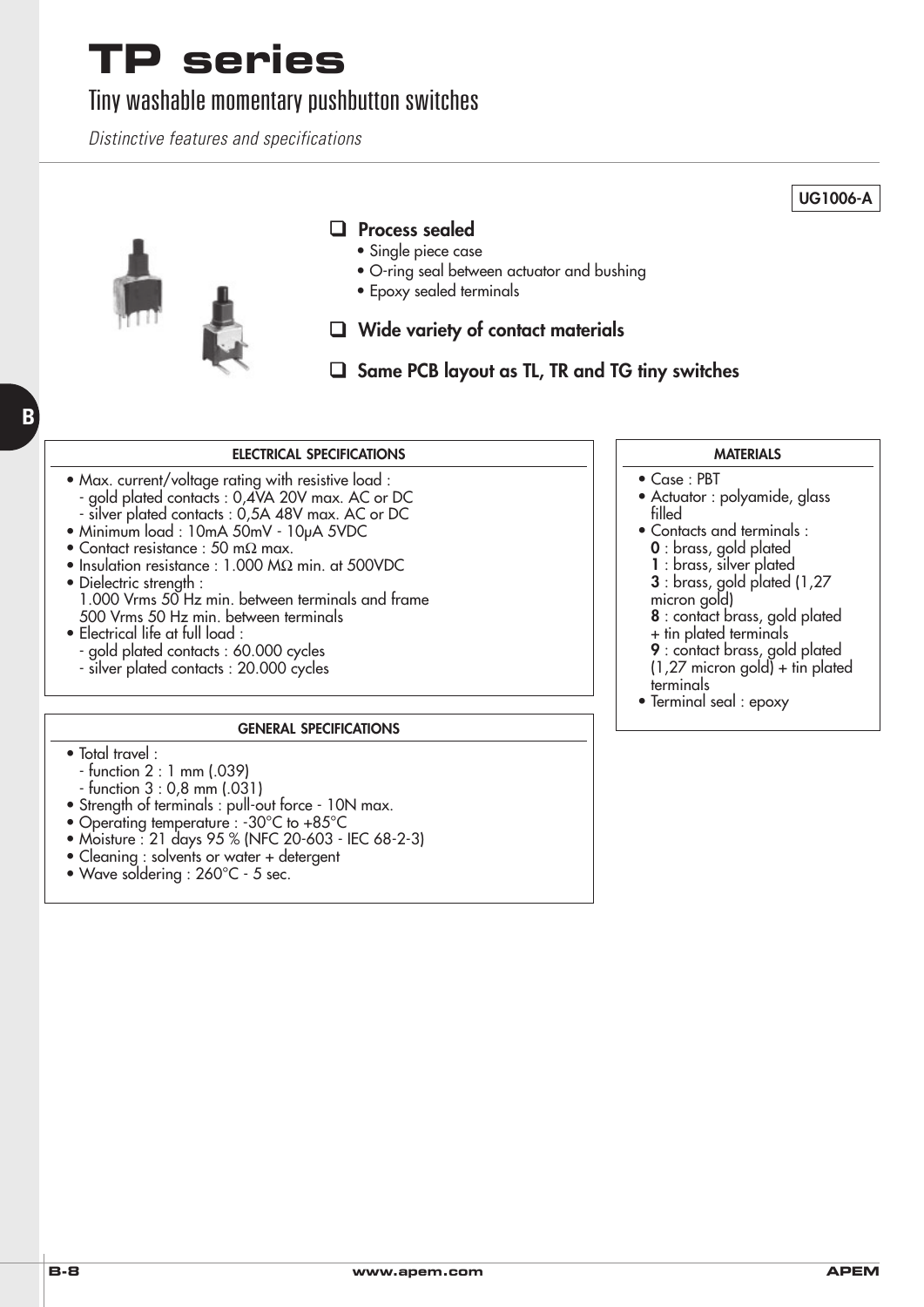### Tiny washable momentary pushbutton switches

**Overview** 



#### **ABOUT THIS SERIES**

On the following pages, you will find successively :

- model structure of switches

- options in the same order as in above chart

**Dimensions** : first dimensions are in mm while inches are shown as bracketted numbers.



**NOTICE** : please note that not all combinations of above numbers are available. Refer to the following pages for further information.



Packaging unit : 100 pieces, except for models with WW terminals (50 pieces).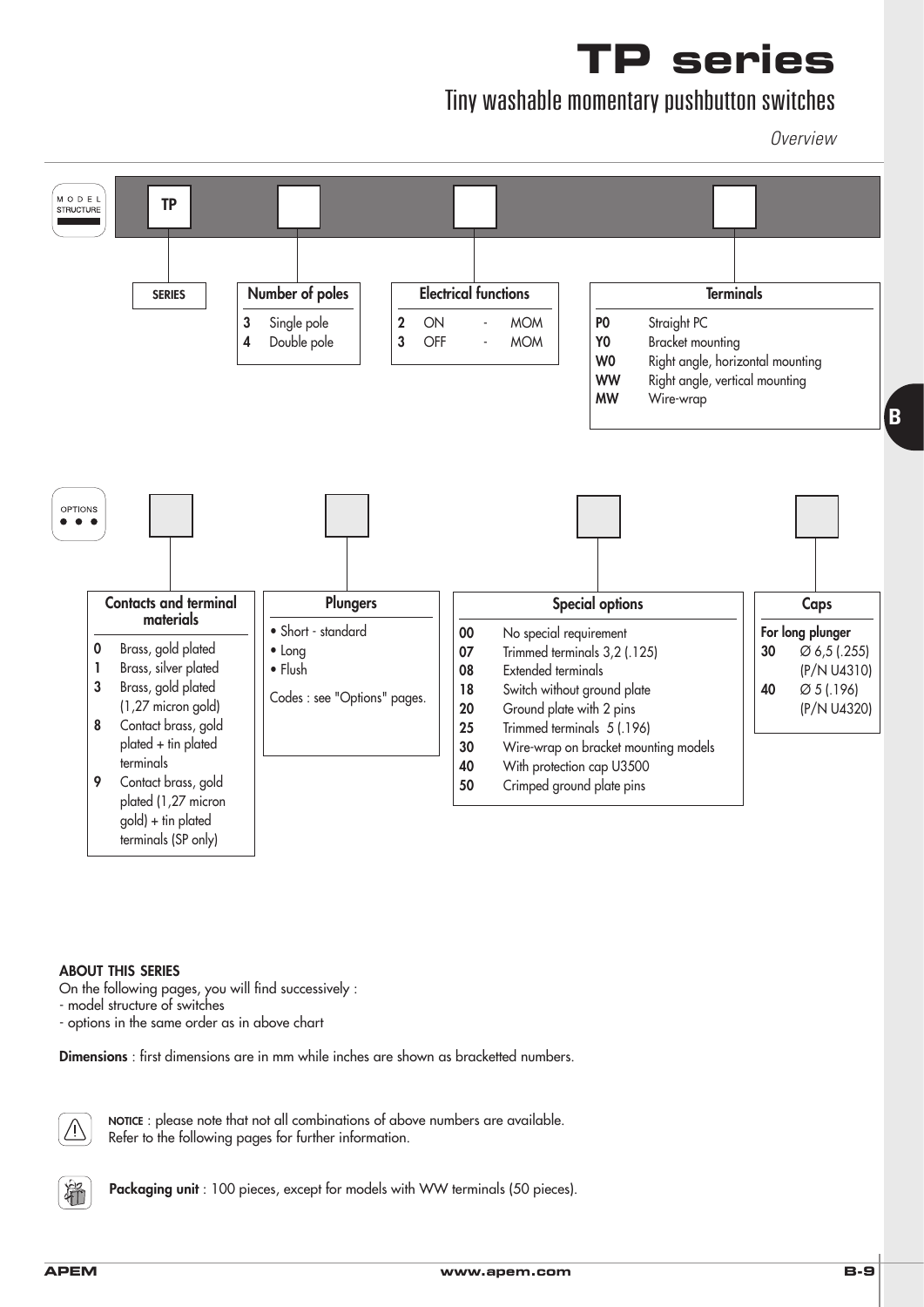Tiny washable momentary pushbutton switches



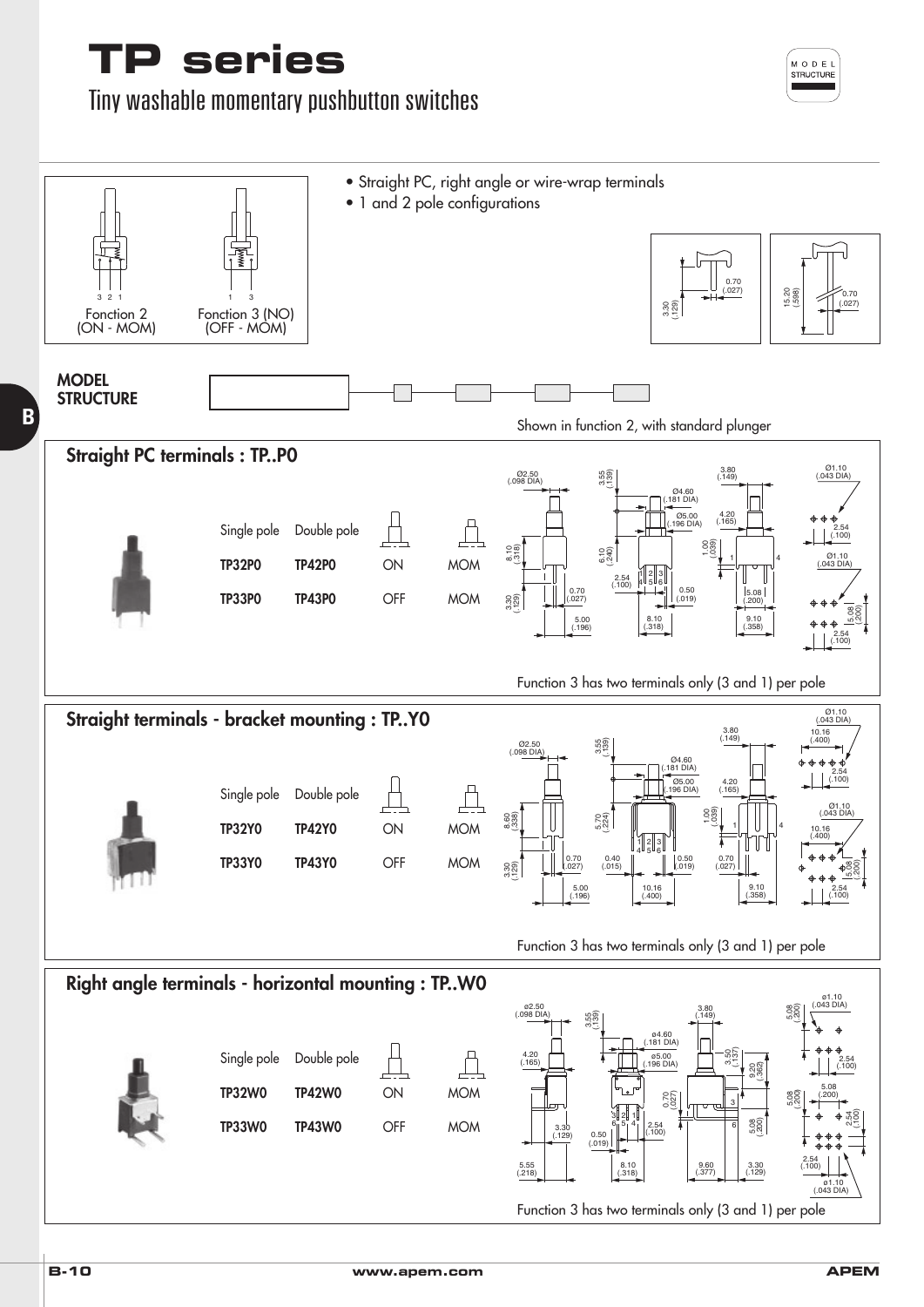

Tiny washable momentary pushbutton switches





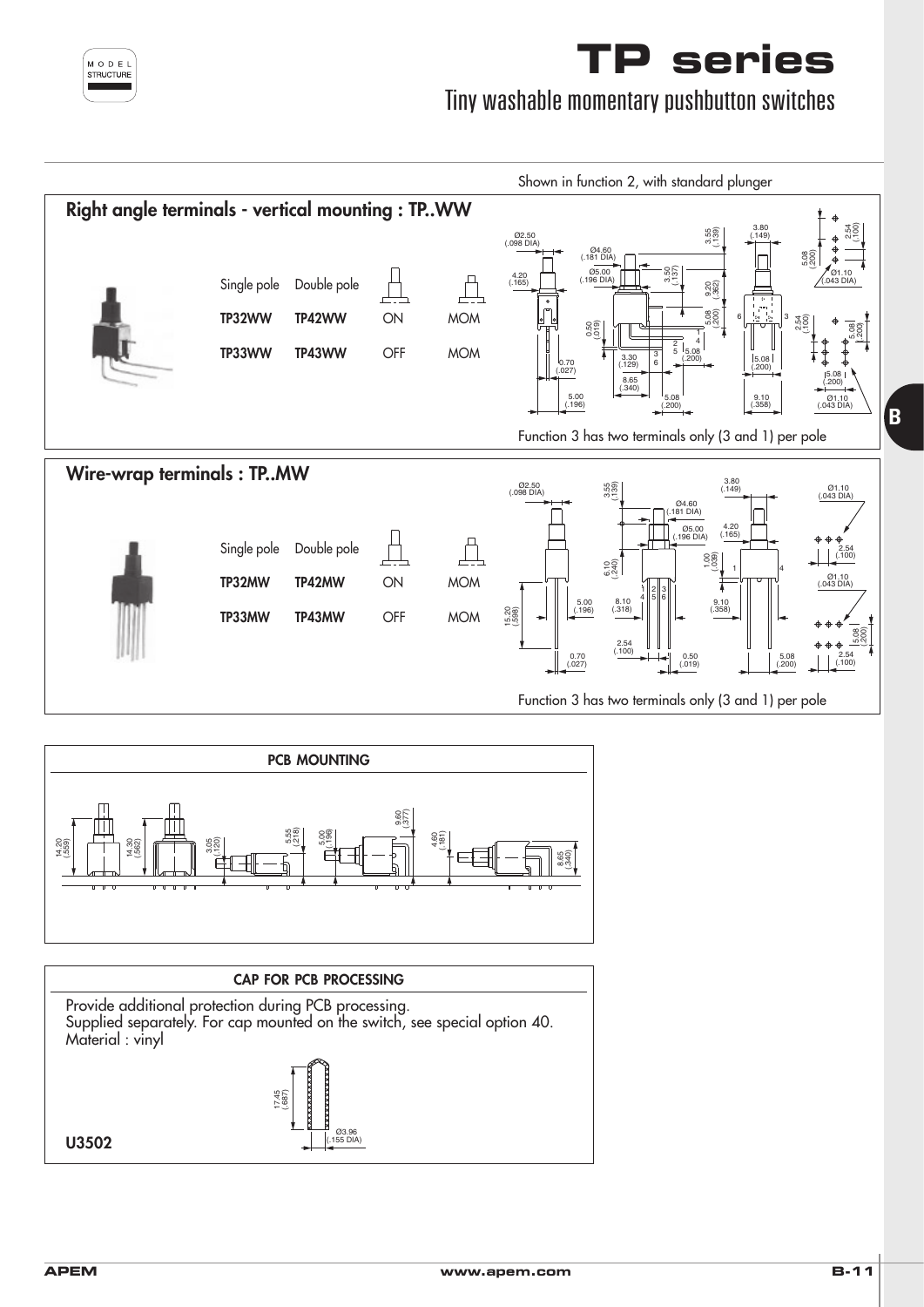Tiny washable momentary pushbutton switches

OPTIONS  $\bullet\bullet\bullet$ 



(.492) 12.50

**82**

(.181 DIA) Ø4.60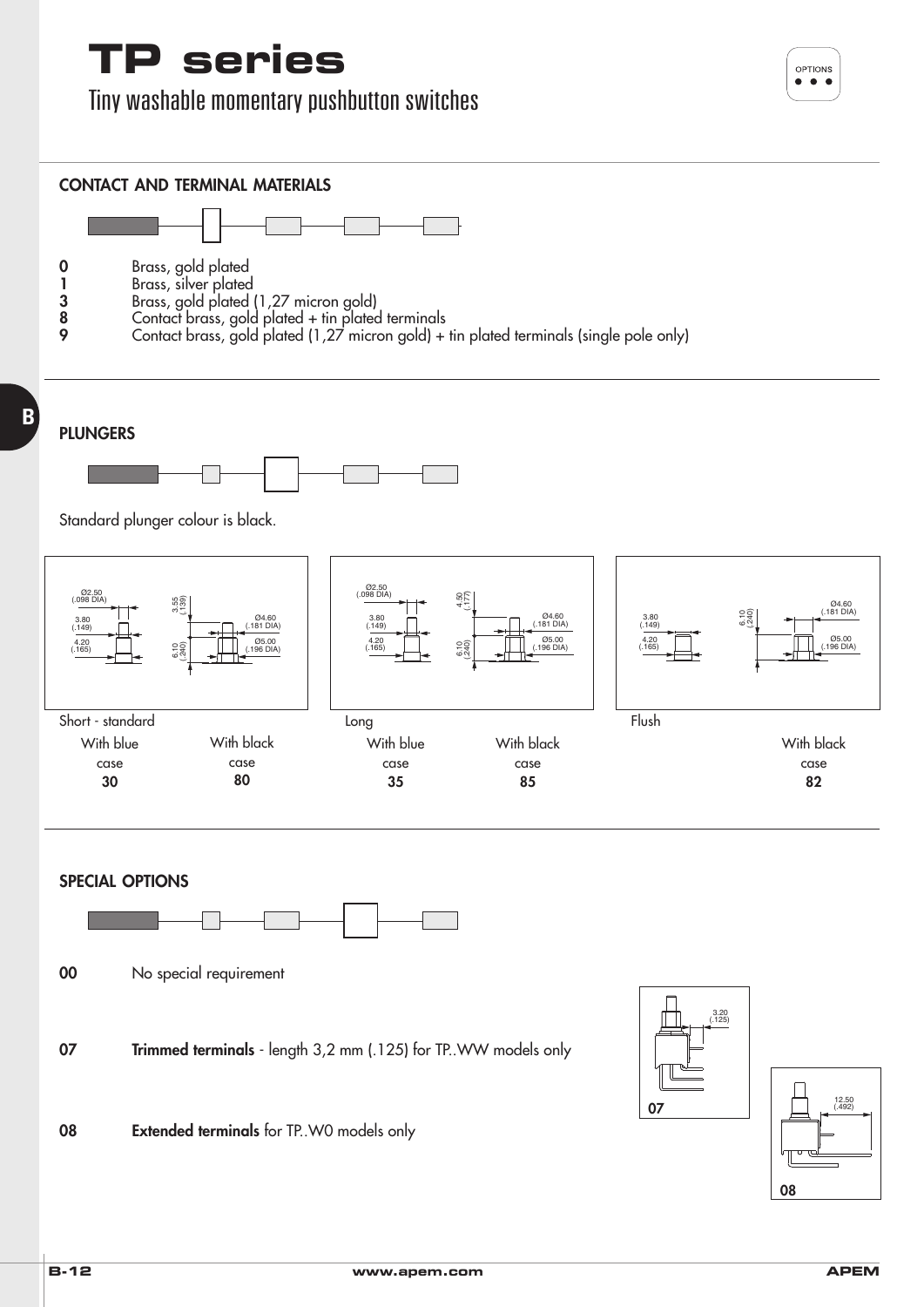

#### Tiny washable momentary pushbutton switches



**30 40**

3.00 (.118)

To order caps separately, use their part number (U...).

4.00 (.157)

P/N U4310 - for long plunger only P/N U4320 - for long plunger only

(.118) 3.00

**3** green **4** grey **5** yellow **6** red **7** ivory white **9** orange